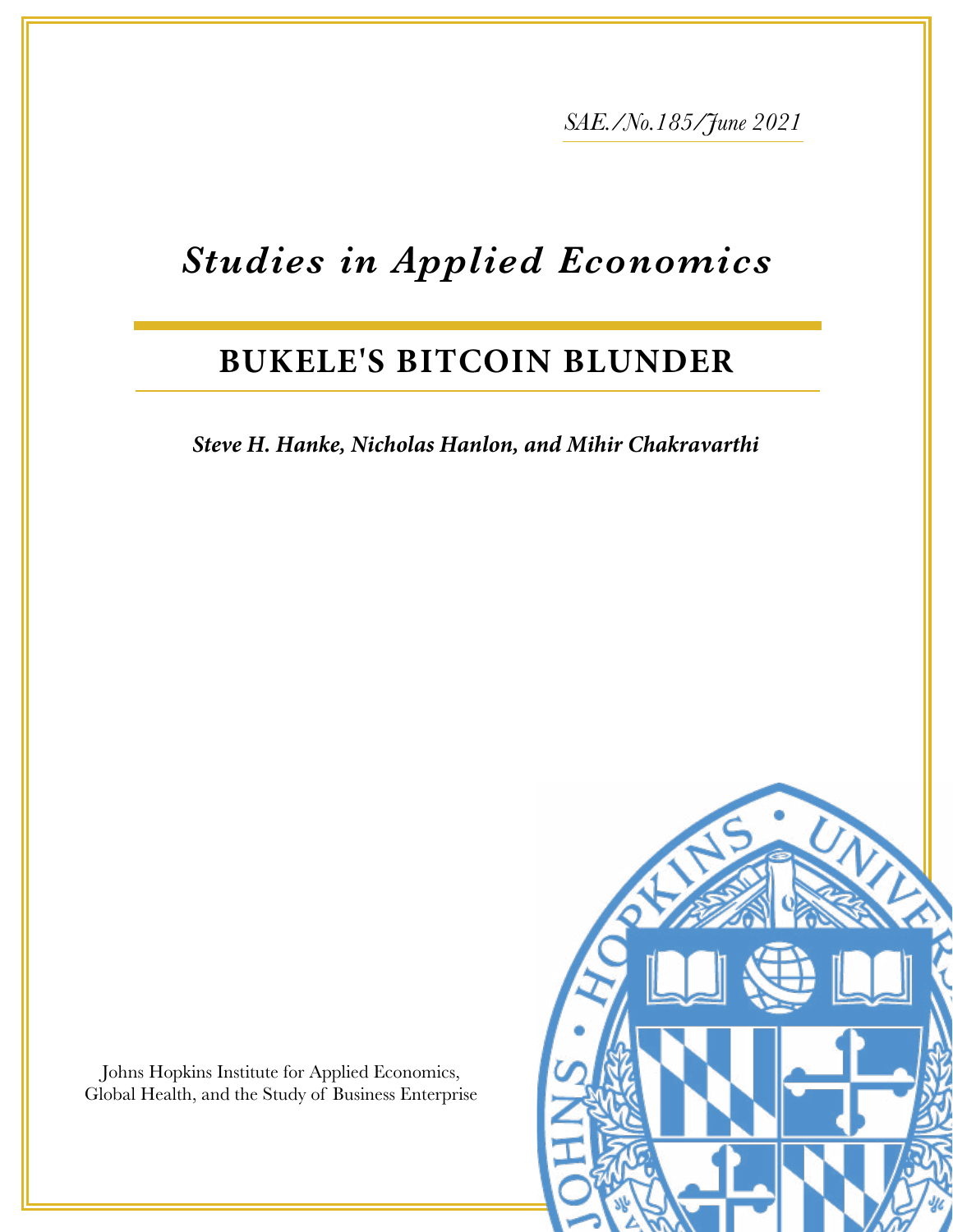# **Bukele's Bitcoin Blunder**

By Steve H. Hanke, Nicholas Hanlon, and Mihir Chakravarthi

#### **About the Series**

The *Studies in Applied Economics* series is under the general direction of Professor Steve H. Hanke, Founder and Co-Director of the Johns Hopkins Institute for Applied Economics, Global Health, and the Study of Business Enterprise [\(hanke@jhu.edu\)](mailto:hanke@jhu.edu).

#### **About the Authors**

Steve H. Hanke is a Professor of Applied Economics and Founder & Co-Director of The Johns Hopkins Institute for Applied Economics, Global Health, and the Study of Business Enterprise. He is a Senior Fellow and Director of the Troubled Currencies Project at the Cato Institute, a contributor at National Review, a well-known currency reformer, and a currency and commodity trader. Prof. Hanke served on President Reagan's Council of Economic Advisers, has been an adviser to five foreign heads of state and five foreign cabinet ministers, and held a cabinet-level rank in both Lithuania and Montenegro. He has been awarded seven honorary doctorate degrees and is an Honorary Professor at four foreign institutions. He was President of Toronto Trust Argentina in Buenos Aires in 1995, when it was the world's best-performing mutual fund. Currently, he serves as Chairman of the Supervisory Board of Advanced Metallurgical Group N.V. in Amsterdam. In 1998, he was named one of the twenty-five most influential people in the world by World Trade Magazine. In 2020, Prof. Hanke was named a "Knight of the Order of the Flag" by Albanian President Ilir Meta.

Nicholas Hanlon [\(nhanlon1@jhu.edu\)](mailto:nhanlon1@jhu.edu) is a junior at the Johns Hopkins University in Baltimore, pursuing majors in economics and applied mathematics & statistics and a minor in business. He contributed to this paper in the summer of 2021 as Prof. Hanke's Chief of Staff at the Johns Hopkins Institute for Applied Economics, Global Health, and the Study of Business Enterprise. On campus, Nicholas is a member of the varsity track and field team and the Marshal L. Salant Investment Team.

Mihir Chakravarthi [\(mchakra9@jhu.edu\)](mailto:mchakra9@jhu.edu) is a sophomore at the Johns Hopkins University in Baltimore, pursuing majors in computer science and applied mathematics & statistics. He contributed to this paper in the summer of 2021 as an undergraduate research associate at the Johns Hopkins Institute for Applied Economics, Global Health, and the Study of Business Enterprise. On campus, Mihir is a member of the Alpha Kappa Psi business fraternity and SCNO where he consults pro bono for various Baltimore non-profit organizations.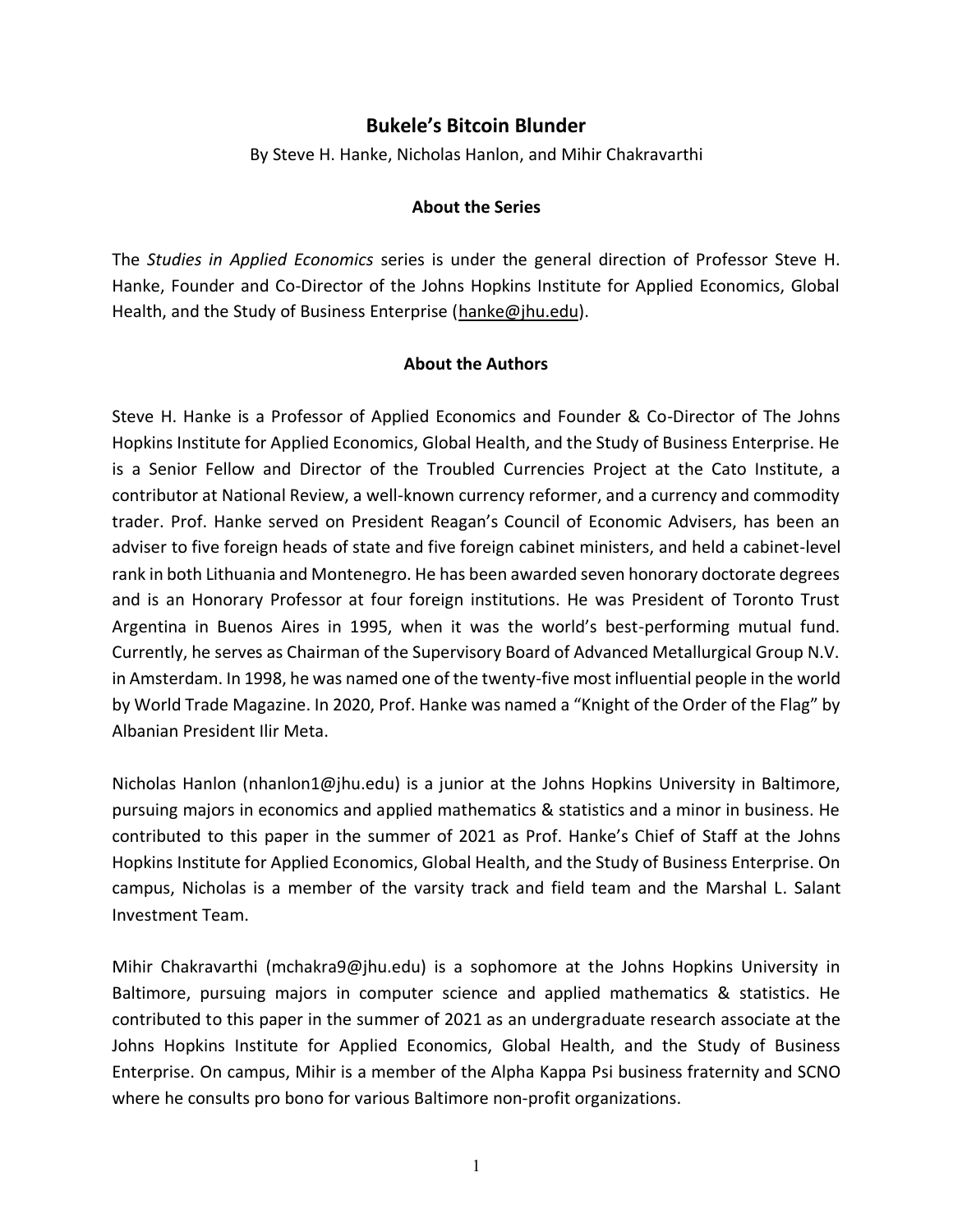#### **Abstract**

El Salvador's President Nayib Bukele has blessed El Salvador's Bitcoin Law, a law that will make bitcoin legal tender. Among other things, the President has asserted that bitcoin is a cheaper method of sending and receiving remittances than the methods currently used for the transmission of greenbacks to El Salvador. We examine the validity of the President's assertion, and conclude that the assertion is false.

**Keywords:** bitcoin, remittances **JEL Codes:** F24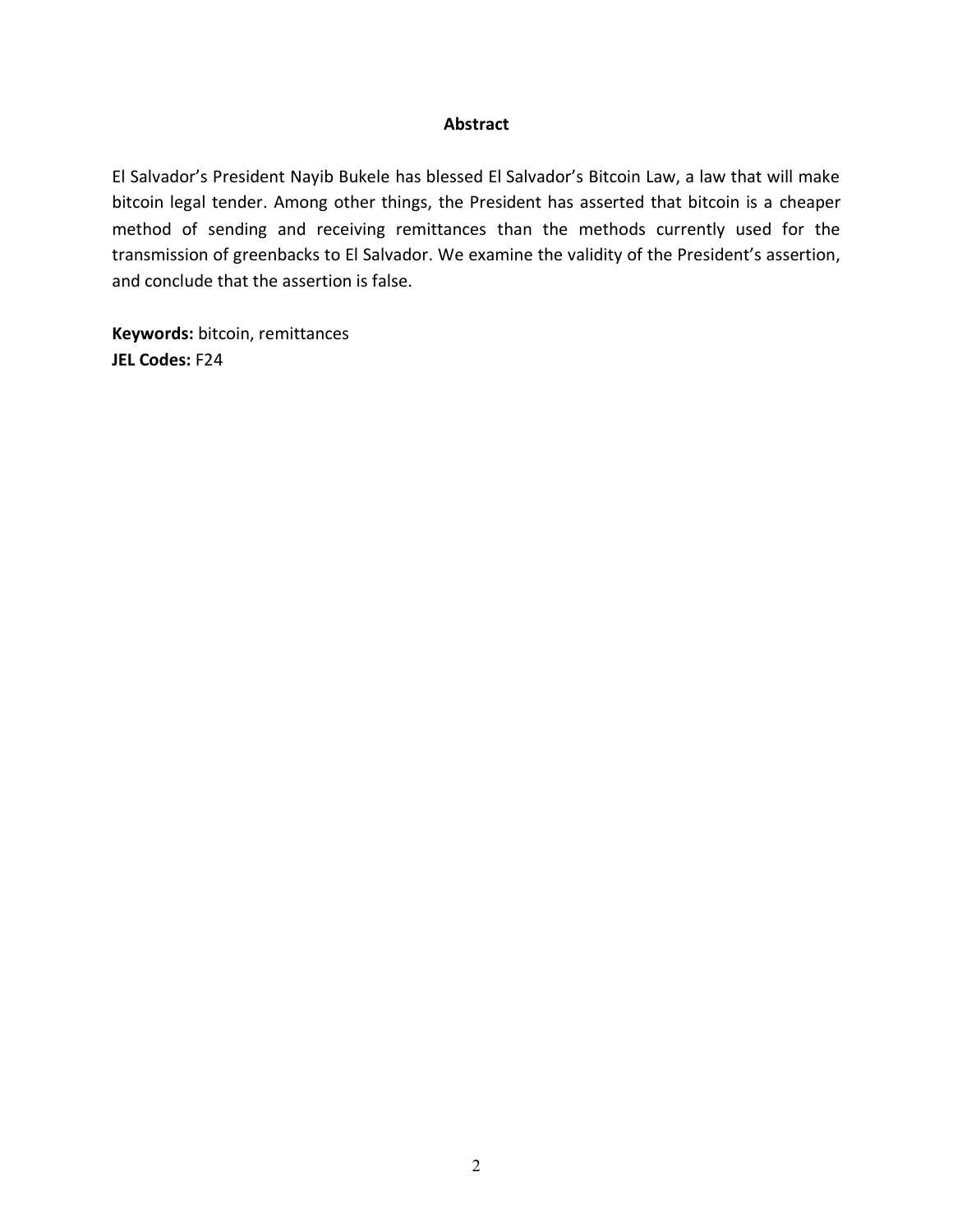## **Introduction**

In the middle of the night of June 8, 2021, El Salvador passed a law that made bitcoin legal tender.<sup>1</sup> In support of the law, President Nayib Bukele asserted that it's cheaper to send and receive remittance payments to El Salvador via bitcoin than via traditional money transfers. Bukele tweeted, "a big chunk of [remittances] is lost to intermediaries. By using bitcoin, the amount received by more than a million low-income families will increase in the equivalent of billions of dollars every year."<sup>2</sup> Let's examine the validity of that assertion.

## **Background on El Salvador Remittances**

Aside from Haiti, no other country in the Western Hemisphere relies more on remittance payments than El Salvador. In fact, according to the World Bank, in 2019, personal remittances as a percentage of GDP were an astounding 20.93% in El Salvador. <sup>3</sup> The Associated Press states that, by the end of 2020, the figure for remittances to El Salvador was \$5.92bn. That's  $4.8\%$ higher than El Salvador's 2019 remittances.<sup>4</sup> In 2013, Inter-American Development Bank reported that 18% of all El Salvadoran households received remittances. These households received an average of \$195 in remittances per month, with only 13% of those monthly payments being in excess of \$350. 5

# **Background on Bitcoin in El Salvador**

El Salvador was dollarized in 2001, when the colón was, in effect, mothballed. <sup>6</sup> But in 2019, the coastal town of El Zonte adopted bitcoin as a local currency.<sup>7</sup> El Zonte is now known as "Bitcoin" Beach.<sup>"</sup> Participation in the bitcoin economy was optional and encouraged by gifts of bitcoin to El Zonte families. However, bitcoin did not catch on in Bitcoin Beach.8 Merchants and consumers struggled to make the payments app work on their phones, as internet connectivity in El Salvador is the second-worst in the Latin American-Caribbean region.<sup>9</sup> So, even in Bitcoin Beach, the greenback is king.

El Salvador's rejection of bitcoin is not limited to Bitcoin Beach. According to a June 2021 survey by El Salvador's Chamber of Commerce, 92% of over 1600 respondents said they did not

<sup>3</sup> Personal remittances received (% of GDP) - El Salvador. *World Bank.*

<https://data.worldbank.org/indicator/BX.TRF.PWKR.DT.GD.ZS?end=2019&locations=SV&start=2000&view=chart> <sup>4</sup> Remittances to El Salvador rebound after early pandemic drop. (2021, January 19). *AP News.* [https://apnews.com/article/san](https://apnews.com/article/san-salvador-coronavirus-pandemic-el-salvador-1623416c0ddc7aa238911f8a422b6c8b)[salvador-coronavirus-pandemic-el-salvador-1623416c0ddc7aa238911f8a422b6c8b](https://apnews.com/article/san-salvador-coronavirus-pandemic-el-salvador-1623416c0ddc7aa238911f8a422b6c8b)

*Fund.* <https://www.imf.org/external/pubs/ft/wp/2011/wp11129.pdf>

<sup>7</sup> Bitcoin Beach. [https://www.bitcoinbeach.com](https://www.bitcoinbeach.com/)

<sup>1</sup> Ostroff, C., & Peréz, S. (2021, June 9). El Salvador Becomes First Country to Approve Bitcoin as Legal Tender. *The Wall Street Journal*[. https://www.wsj.com/articles/el-salvador-becomes-first-country-to-approve-bitcoin-as-legal-tender-11623234476](https://www.wsj.com/articles/el-salvador-becomes-first-country-to-approve-bitcoin-as-legal-tender-11623234476) <sup>2</sup> Bukele, N. (@nayibbukele). *Twitter*[. https://twitter.com/nayibbukele/status/1401337860343668736](https://twitter.com/nayibbukele/status/1401337860343668736)

<sup>5</sup> Keller, L., & Rouse, R. (2016, September). Remittance Recipients in El Salvador. *Inter-American Development Bank.* <https://publications.iadb.org/publications/english/document/Remittance-Recipients-in-El-Salvador-A-Socioeconomic-Profile.pdf> <sup>6</sup> Swinson, A. (2011, June). Official Dollarization as a Monetary Regime: Its Effects on El Salvador. *International Monetary* 

<sup>8</sup> Selgin, G. (2021, June 17). The Bitcoin Law: Counterfeit Free Choice in Currency. *Alt-M.* [https://www.alt](https://www.alt-m.org/2021/06/17/the-bitcoin-law-counterfeit-free-choice-in-currency/)[m.org/2021/06/17/the-bitcoin-law-counterfeit-free-choice-in-currency/](https://www.alt-m.org/2021/06/17/the-bitcoin-law-counterfeit-free-choice-in-currency/)

<sup>9</sup> Renteria, N. (2021, June 14). In El Salvador's bitcoin beach town, digital divide slows uptake. *Reuters*. <https://www.reuters.com/article/ctech-us-el-salvador-bitcoin-beach-idCAKCN2DQ1TW-OCATC>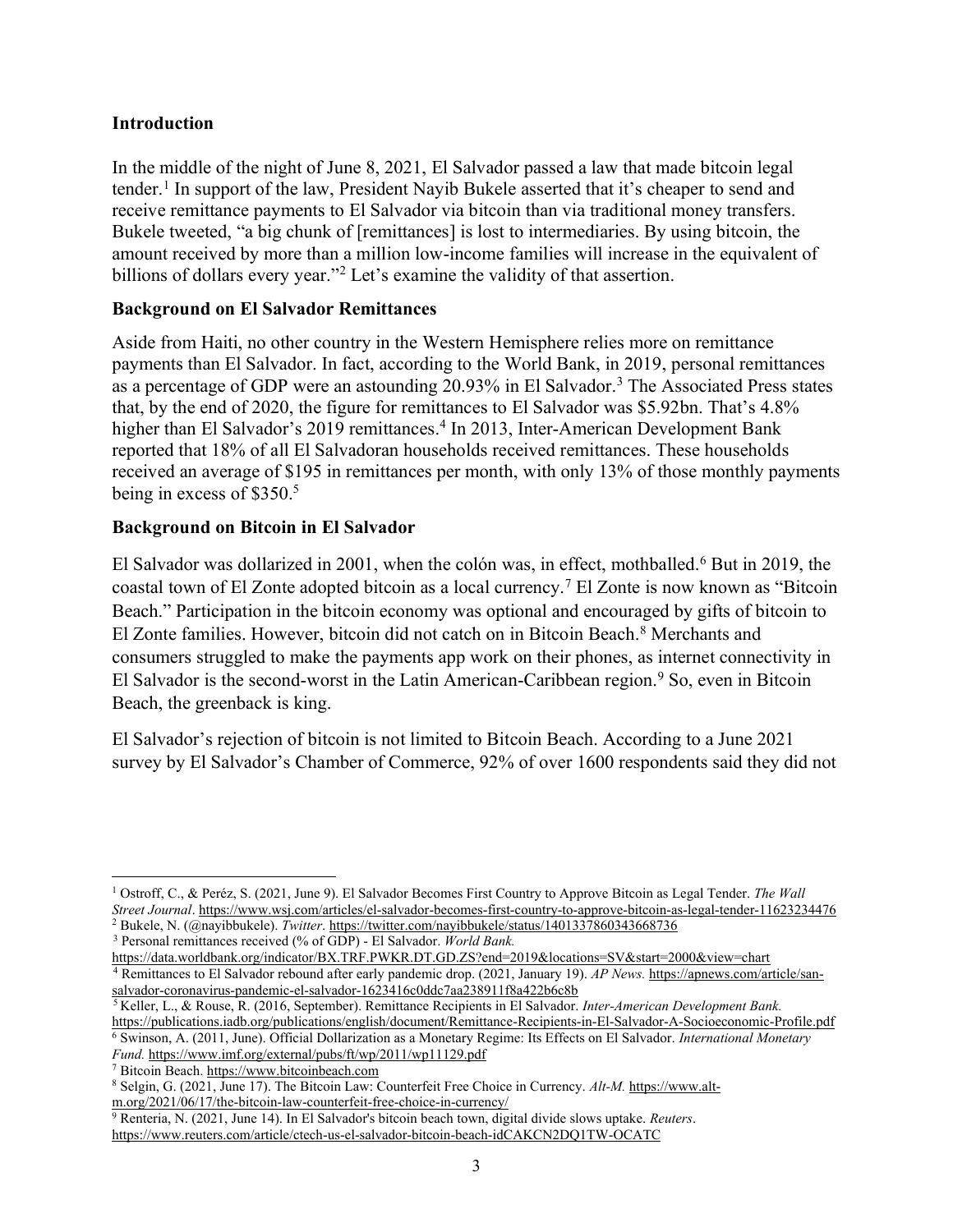agree with mandating the acceptance of bitcoin, and 93.5% said they did not want to receive their salaries in bitcoin.<sup>10</sup>

#### **Traditional Remittance Costs**

Let's take a look at the costs of making remittance payments from the United States to El Salvador using traditional money transfer services. The costs of these remittance payments (reported by the World Bank) vary depending on what the sender uses as a payment instrument (bank transfer, cash, or credit), and how the recipient receives the money (bank transfer, mobile wallet, cash, or credit).<sup>11</sup> Detailed costs are contained in Table 1 and are summarized in Table 2.

| Firm                 | <b>Method</b>         | Fee (USD) for<br>\$200 payment | Cost(%) for<br>\$200 payment | Fee (USD) for<br>\$500 payment | $\overline{\text{Cost }(\%)}$ for<br>\$500 payment |
|----------------------|-----------------------|--------------------------------|------------------------------|--------------------------------|----------------------------------------------------|
|                      |                       |                                |                              |                                |                                                    |
| Western Union        | Credit-Cash*          | \$6.00                         | 3.00%                        | \$6.00                         | 1.20%                                              |
| Western Union        | Bank-Cash             | \$6.00                         | 3.00%                        | \$15.00                        | 3.00%                                              |
| Western Union        | $Cash-Cash*$          | \$8.00                         | 4.00%                        | \$8.00                         | 1.60%                                              |
| <b>Western Union</b> | Credit-Mobile Wallet* | \$0.00                         | $0.00\%$                     | \$0.00                         | $0.00\%$                                           |
| MoneyGram            | Bank-Bank             | \$0.00                         | $0.00\%$                     | \$0.00                         | $0.00\%$                                           |
| MoneyGram            | Credit-Bank*          | \$3.00                         | 1.50%                        | \$8.00                         | 1.60%                                              |
| MoneyGram            | Bank-Cash             | \$5.00                         | 2.50%                        | \$5.00                         | 1.00%                                              |
| MoneyGram            | Credit-Cash*          | \$5.00                         | 2.50%                        | \$10.00                        | 2.00%                                              |
| MoneyGram            | $Cash-Cash/Bank*$     | \$8.00                         | 4.00%                        | \$8.00                         | 1.60%                                              |
| Xoom                 | Bank-Cash**           | \$8.00                         | 4.00%                        | \$11.00                        | 2.20%                                              |
| Xoom                 | Credit-Cash*          | \$13.00                        | 6.50%                        | \$23.00                        | 4.60%                                              |
| Remitly              | Bank/Credit-Cash      | \$6.00                         | 3.00%                        | \$9.00                         | 1.80%                                              |
| Remitly              | Credit-Cash*          | \$8.00                         | 4.00%                        | \$11.00                        | 2.20%                                              |
| Ria                  | Bank/Credit-Cash      | \$5.00                         | 2.50%                        | \$5.00                         | 1.00%                                              |
| Ria                  | Cash-Cash/Bank**      | \$6.00                         | 3.00%                        | N/A                            | N/A                                                |
| Ria                  | Credit-Cash*          | \$8.00                         | 4.00%                        | \$9.00                         | 1.80%                                              |

*Table 1: Cost for remittance payments from the U.S. to El Salvador as of 2021 Q1*

*Note: \* indicates an instant payment. \*\* indicates a same-day payment. Source: World Bank*

*Prepared by Professor Steve H. Hanke, The Johns Hopkins University*

<sup>&</sup>lt;sup>10</sup> Dudas y preocupación entre empresarios y consumidores ante circulación del Bitcoin en el país. [https://camarasal.com/dudas](https://camarasal.com/dudas-y-preocupacion-entre-empresarios-y-consumidores-ante-circulacion-del-bitcoin-en-el-pais/)[y-preocupacion-entre-empresarios-y-consumidores-ante-circulacion-del-bitcoin-en-el-pais/](https://camarasal.com/dudas-y-preocupacion-entre-empresarios-y-consumidores-ante-circulacion-del-bitcoin-en-el-pais/)

<sup>&</sup>lt;sup>11</sup> Sending money from United States to El Salvador. *World Bank.* [https://remittanceprices.worldbank.org/en/corridor/United-](https://remittanceprices.worldbank.org/en/corridor/United-States/El-Salvador)[States/El-Salvador?order=field\\_cc1\\_total\\_cost\\_percent\\_cal&sort=asc#tab-1](https://remittanceprices.worldbank.org/en/corridor/United-States/El-Salvador)\_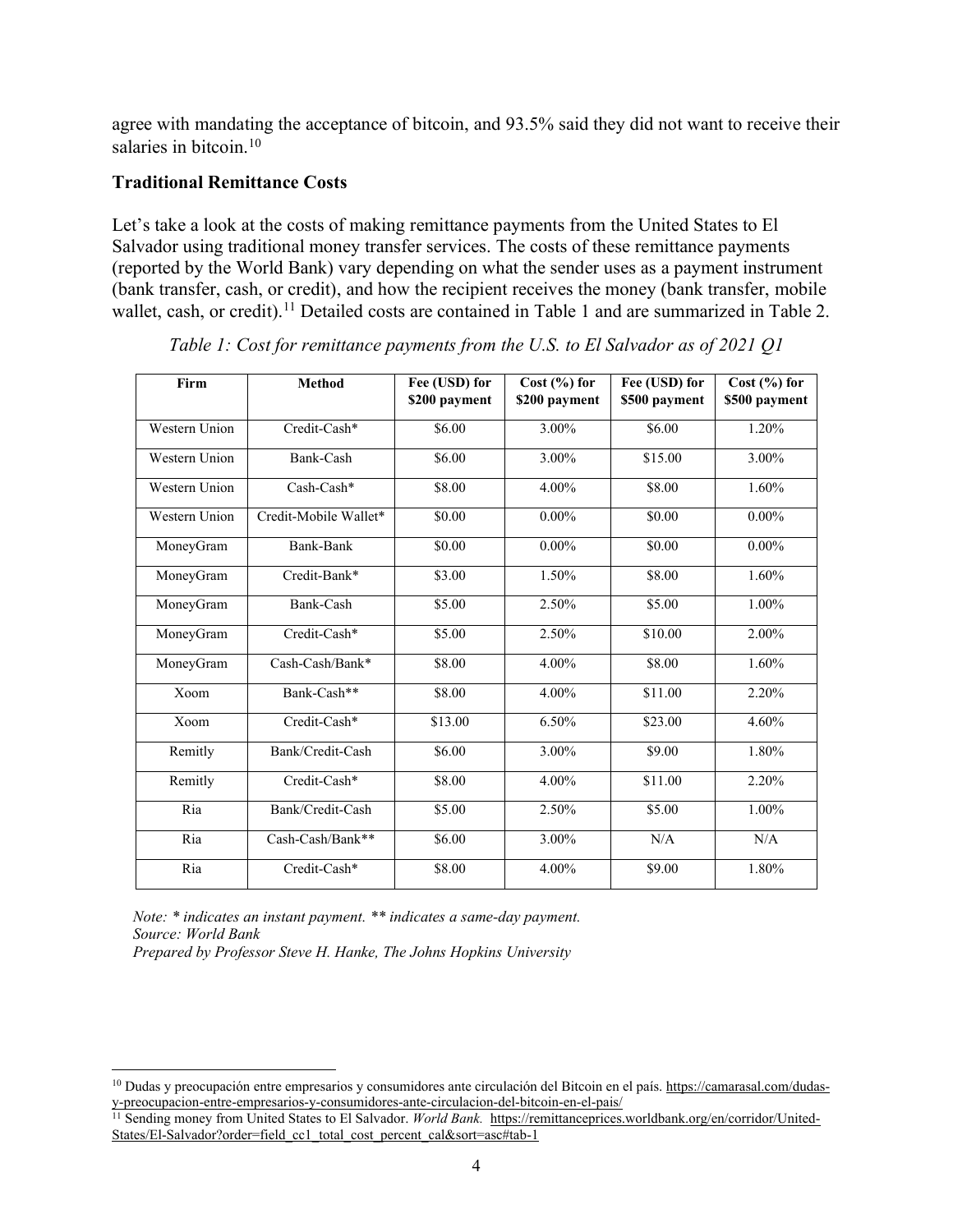| Firm          | Average remittance cost $(\% )$ |
|---------------|---------------------------------|
| Western Union | 1.98%                           |
| MoneyGram     | $1.67\%$                        |
| Xoom          | 4.33%                           |
| Remitly       | 2.75%                           |
| Ria           | 2.46%                           |

*Table 2: Average cost of remittance payments from the U.S. to El Salvador by firm*

*Source: World Bank Prepared by Professor Steve H. Hanke, The Johns Hopkins University*

So, just how do El Salvador's remittance costs stack up with those realized in other countries? El Salvador stacks up very well. Indeed, its average transaction cost as a percent of sending remittances of 2.85% per transaction is the sixth lowest of the 104 countries monitored by the World Bank. And, El Salvador realized the lowest cost of remittance transfers of any country in the Latin American-Caribbean region. 12





<sup>&</sup>lt;sup>12</sup> El Salvador – Average Transaction Cost of Sending Remittances to A Specific Country. *World Bank. <https://data.worldbank.org/indicator/SI.RMT.COST.IB.ZS?locations=SV>*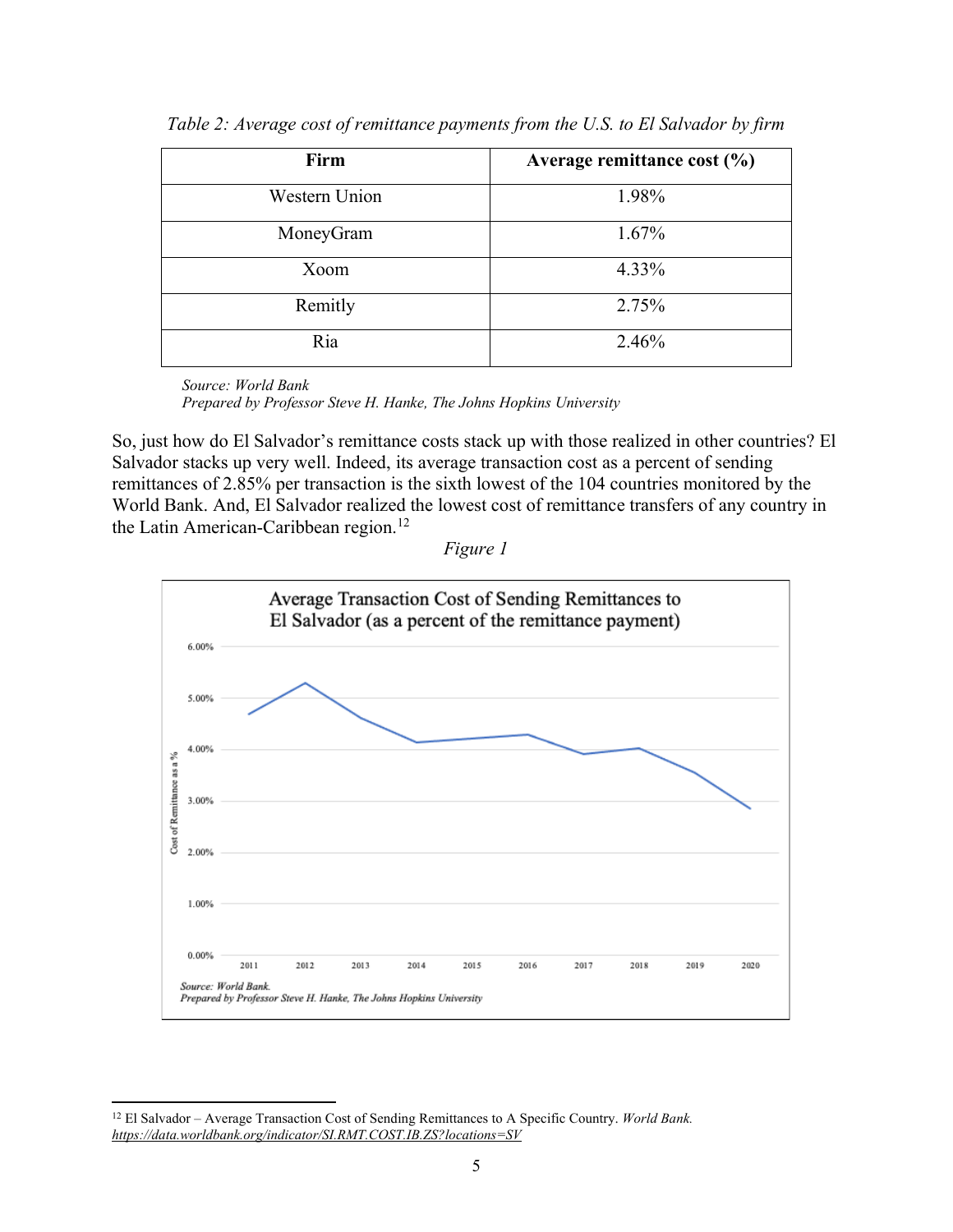#### **Bitcoin Remittance Costs**

Before diving into the costs of receiving remittances via bitcoin, we must note that 82.5% of respondents in the aforementioned Chamber of Commerce survey do not want to receive remittances via bitcoin.13 El Salvadorans do not want bitcoin, they want greenbacks.

As things currently stand, El Salvadorans without a bank account (70% of the population) can only convert bitcoin to greenbacks at a bitcoin ATM. <sup>14</sup> At present, El Salvador only has two active bitcoin ATMs. These ATMs reside in coastal villages that are located 3.7 miles apart—El Sunzal and El Zonte (Bitcoin Beach).<sup>15</sup> The total population of the villages where the ATMs are located accounts for only a tiny fraction of El Salvador's population.<sup>16,17</sup> But, Athena, the manufacturer of one of El Salvador's two bitcoin ATMs, has indicated that it plans to end this drought by installing over  $1,000$  ATMs throughout El Salvador.<sup>18</sup>



*Source: Coin ATM Radar*

To exchange bitcoin for cash at a bitcoin ATM, one must pay a bitcoin ATM fee. Athena lists its bitcoin-sale fee at 5%, plus whatever network fees are being charged at the moment. These network fees are the cost of confirming and executing the sale. To facilitate more rapid transactions, Athena recommends paying higher network fees. On Athena's website, it even recommends to "err on the side of higher fees."<sup>19</sup> It is worth mentioning that bitcoin transactions may never be consummated unless a large enough network fee is paid. That's why Athena recommends paying higher fees. So, the "remittance cost" when El Salvadorans exchange their bitcoin for dollars is at least 5%, even before factoring in the network fees, the travel costs associated with going to an ATM, and the safety and security costs associated with using an ATM in El Salvador.

<sup>13</sup> Dudas y preocupación entre empresarios y consumidores ante circulación del Bitcoin en el país. [https://camarasal.com/dudas](https://camarasal.com/dudas-y-preocupacion-entre-empresarios-y-consumidores-ante-circulacion-del-bitcoin-en-el-pais/)[y-preocupacion-entre-empresarios-y-consumidores-ante-circulacion-del-bitcoin-en-el-pais/](https://camarasal.com/dudas-y-preocupacion-entre-empresarios-y-consumidores-ante-circulacion-del-bitcoin-en-el-pais/)

<sup>14</sup> El Salvador – Global Financial Inclusion. *World Bank.* [https://datacatalog.worldbank.org/dataset/el-salvador-global-financial](https://datacatalog.worldbank.org/dataset/el-salvador-global-financial-inclusion-global-findex-database-2017)[inclusion-global-findex-database-2017](https://datacatalog.worldbank.org/dataset/el-salvador-global-financial-inclusion-global-findex-database-2017)

<sup>&</sup>lt;sup>15</sup> Bitcoin ATMs in El Salvador. *Coin ATM Radar*.<https://coinatmradar.com/country/64/bitcoin-atm-el-salvador/> <sup>16</sup> Koffman, T. This El Salvador Village Adopts Bitcoin As Money. *Forbes.* 

<https://www.forbes.com/sites/tatianakoffman/2020/07/14/this-el-salvador-village-adopts-bitcoin-as-money/?sh=6436034a2044>

<sup>17</sup> El Salvador Total Population. *World Bank.* <https://data.worldbank.org/indicator/SP.POP.TOTL?locations=SV> <sup>18</sup> Athena Bitcoin (@AthenaBitcoin). *Twitter.* <https://twitter.com/AthenaBitcoin/status/1405288824389791745>

<sup>19</sup> How to withdraw cash at an Athena ATM. *Athena*.<https://www.athenabitcoin.com/how-to-sell>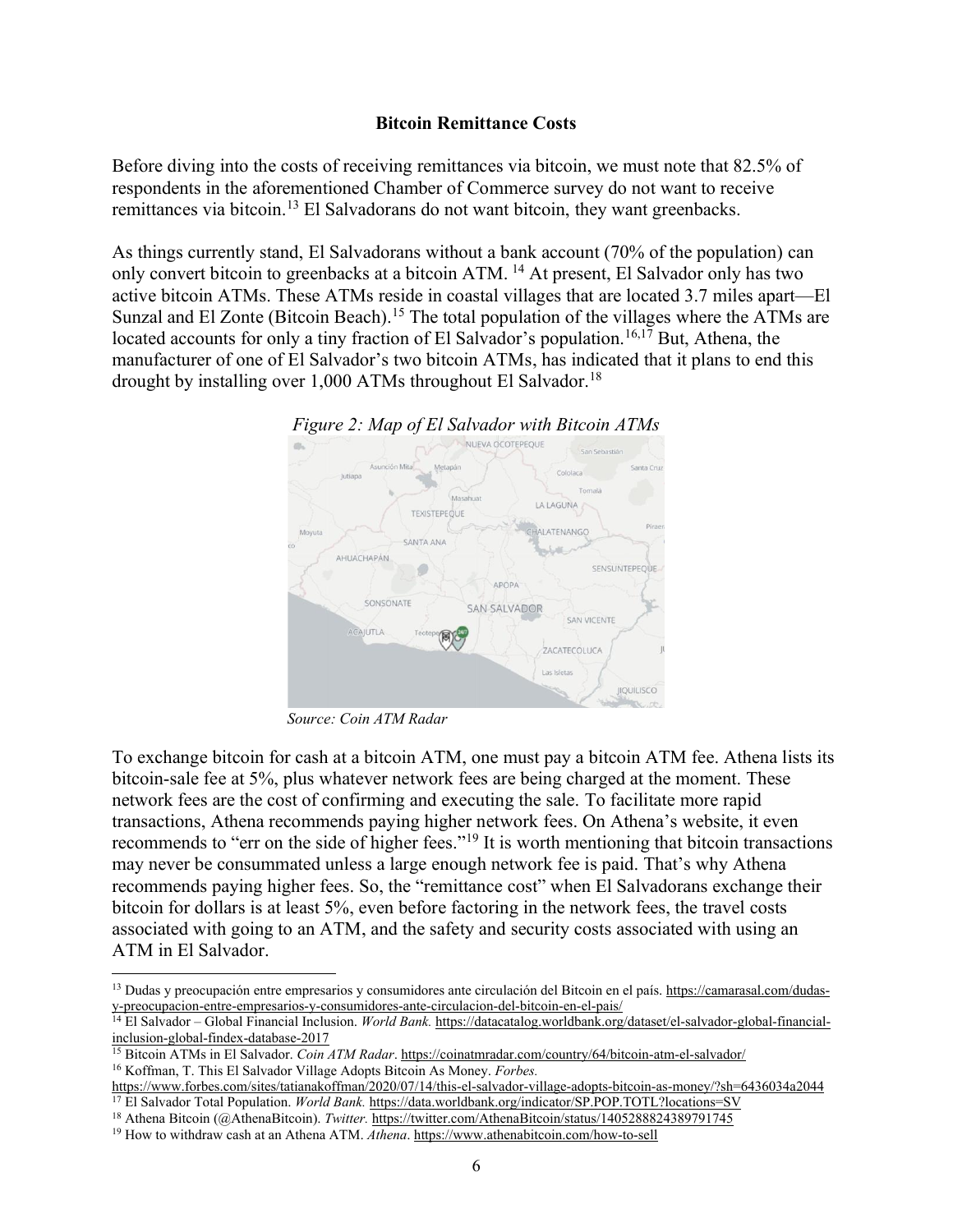# **Conclusion:**

El Salvador's President Nayib Bukele blessed El Salvador's Bitcoin Law, asserting that making bitcoin legal tender would reduce remittance costs. But at present, Bukele's assertion is incorrect. As things currently stand, the cost of using bitcoin to send remittances to El Salvador is not, in fact, cheaper than traditional money transfer services. Indeed, at present, traditional transfer methods are the cheapest way to make remittance payments.

The remittance fees for each of the money-wire transfer services are contained in Table 3. According to the World Bank, the average realized fee is, in fact, 2.85%. El Salvadorans want greenbacks, not bitcoin. So, if sent remittances in bitcoin, El Salvadorans (at present) have to convert their bitcoin to dollars at a bitcoin ATM. Therefore, the minimum cost of receiving remittances via bitcoin is 5% *plus* network fees *plus* the costs of travel, safety, and security. This is clearly at least double the average fee realized when using traditional methods.

| <b>Method</b>  | <b>Remittance fee range</b>                                            |  |  |
|----------------|------------------------------------------------------------------------|--|--|
| Western Union  | $0\% - 4.00\%$                                                         |  |  |
| MoneyGram      | $0\% - 4.00\%$                                                         |  |  |
| Xoom           | $2.20\% - 6.50\%$                                                      |  |  |
| Remitly        | $1.80\% - 4.00\%$                                                      |  |  |
| Ria            | $1.00\% - 4.00\%$                                                      |  |  |
| <b>Bitcoin</b> | $5.00\%$ + network fees + travel costs +<br>safety $\&$ security costs |  |  |

*Table 3: Remittance fee ranges*

*Sources: World Bank, Athena*

*Prepared by Professor Steve H. Hanke, The Johns Hopkins University*

We don't yet know the future of El Salvador's bitcoin modalities. The Bitcoin Law was hastily put together in the middle of the night by what appear to be amateurs. New pieces to the puzzle and how they would fit together appear with each passing day. So, an assessment of the puzzle's final shape is impossible to make at this point.

Not only President Bukele, but many of the bitcoin evangelicals are factually unhinged. For example, Jack Mallers, the CEO of Strike, which is a mobile payments app that will apparently receive a monopoly franchise to service El Salvador, had this to say about remittances: "If you try to send \$50 to El Salvador, it will cost you 25 bucks.<sup> $20,21$ </sup> The World Bank's remittances data archives make clear that these statements are fanciful. Indeed, it's nothing more than bitcoin evangelical disinformation.

<sup>&</sup>lt;sup>20</sup> Strike Drives Bitcoin Forward as El Salvador Becomes World's First Country to Adopt Bitcoin as Legal Tender. *BusinessWire.* [https://www.businesswire.com/news/home/20210605005045/en/Strike-Drives-Bitcoin-Forward-as-El-Salvador-Becomes-](https://www.businesswire.com/news/home/20210605005045/en/Strike-Drives-Bitcoin-Forward-as-El-Salvador-Becomes-World%E2%80%99s-First-Country-to-Adopt-Bitcoin-as-Legal-Tender)[World%E2%80%99s-First-Country-to-Adopt-Bitcoin-as-Legal-Tender](https://www.businesswire.com/news/home/20210605005045/en/Strike-Drives-Bitcoin-Forward-as-El-Salvador-Becomes-World%E2%80%99s-First-Country-to-Adopt-Bitcoin-as-Legal-Tender)

<sup>&</sup>lt;sup>21</sup> El Salvador – The Whole Story with Jack Mallers. *What Bitcoin Did.* <https://www.youtube.com/watch?v=yL6J56Jzvl0>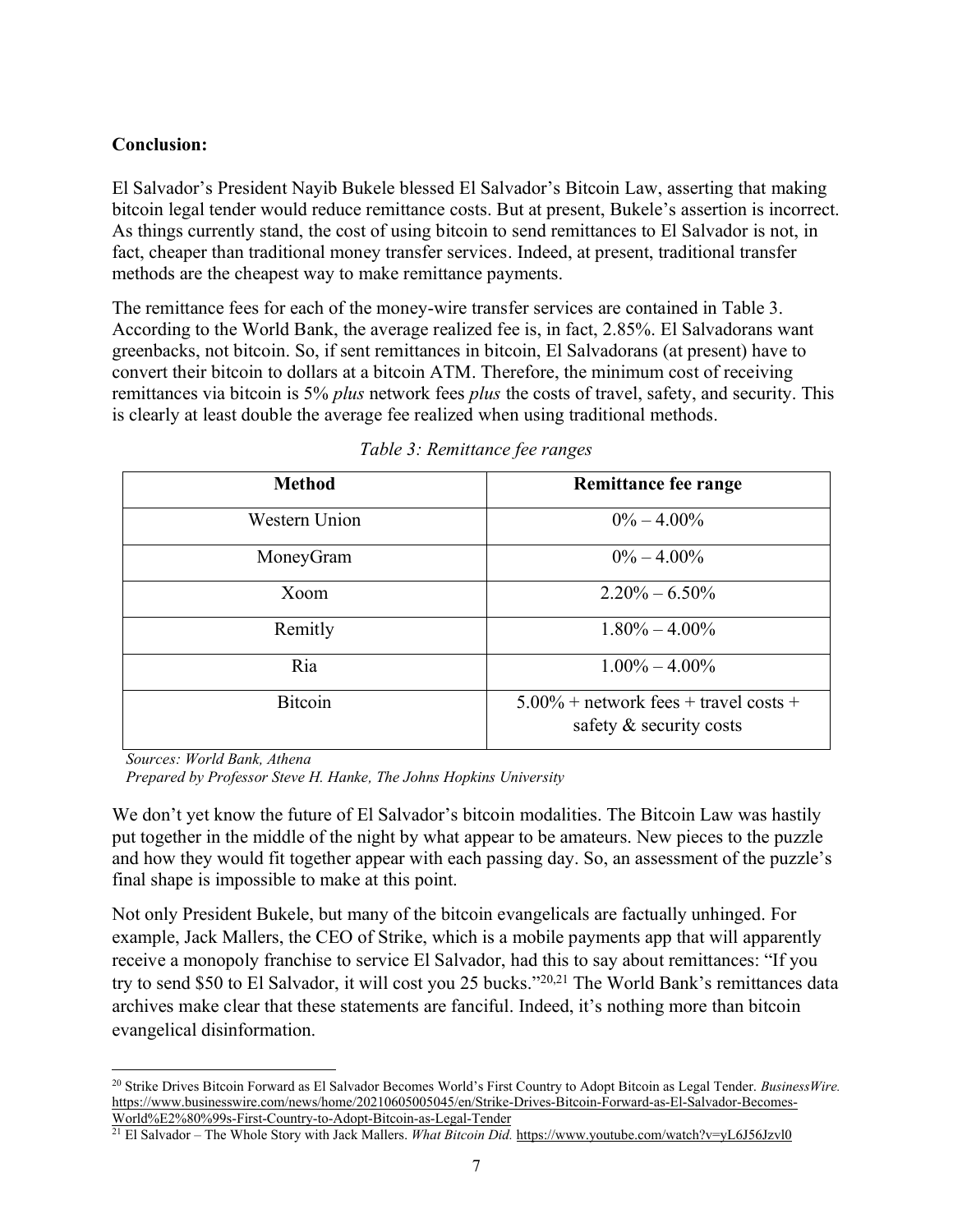#### **References**

- Athena (@AthenaBitcoin). *Twitter.* <https://twitter.com/AthenaBitcoin/status/1405288824389791745>
- Bitcoin ATMs in El Salvador. *Coin ATM Radar*. [https://coinatmradar.com/country/64/bitcoin](https://coinatmradar.com/country/64/bitcoin-atm-el-salvador/)[atm-el-salvador/](https://coinatmradar.com/country/64/bitcoin-atm-el-salvador/)
- Bitcoin Beach. [https://www.bitcoinbeach.com](https://www.bitcoinbeach.com/)
- Bukele, N. (@nayibbukele). *Twitter*. <https://twitter.com/nayibbukele/status/1401337860343668736>
- Dudas y preocupación entre empresarios y consumidores ante circulación del Bitcoin en el país. [https://camarasal.com/dudas-y-preocupacion-entre-empresarios-y-consumidores-ante](https://camarasal.com/dudas-y-preocupacion-entre-empresarios-y-consumidores-ante-circulacion-del-bitcoin-en-el-pais/)[circulacion-del-bitcoin-en-el-pais/](https://camarasal.com/dudas-y-preocupacion-entre-empresarios-y-consumidores-ante-circulacion-del-bitcoin-en-el-pais/)
- El Salvador Total Population. *World Bank.* <https://data.worldbank.org/indicator/SP.POP.TOTL?locations=SV>
- El Salvador Average Transaction Cost of Sending Remittances to A Specific Country. *World Bank.<https://data.worldbank.org/indicator/SI.RMT.COST.IB.ZS?locations=SV>*
- El Salvador ± Global Financial Inclusion. *World Bank.*  [https://datacatalog.worldbank.org/dataset/el-salvador-global-financial-inclusion-global](https://datacatalog.worldbank.org/dataset/el-salvador-global-financial-inclusion-global-findex-database-2017)[findex-database-2017](https://datacatalog.worldbank.org/dataset/el-salvador-global-financial-inclusion-global-findex-database-2017)
- El Salvador The Whole Story with Jack Mallers. *What Bitcoin Did.* <https://www.youtube.com/watch?v=yL6J56Jzvl0>
- How to withdraw cash at an Athena ATM. *Athena*.<https://www.athenabitcoin.com/how-to-sell>
- Keller, L., & Rouse, R. (2016, September). Remittance Recipients in El Salvador. *Inter-American Development Bank.* [https://publications.iadb.org/publications/english/document/Remittance-Recipients-in-El-](https://publications.iadb.org/publications/english/document/Remittance-Recipients-in-El-Salvador-A-Socioeconomic-Profile.pdf)[Salvador-A-Socioeconomic-Profile.pdf](https://publications.iadb.org/publications/english/document/Remittance-Recipients-in-El-Salvador-A-Socioeconomic-Profile.pdf)
- Koffman, T. This El Salvador Village Adopts Bitcoin As Money. *Forbes.*  [https://www.forbes.com/sites/tatianakoffman/2020/07/14/this-el-salvador-village-adopts](https://www.forbes.com/sites/tatianakoffman/2020/07/14/this-el-salvador-village-adopts-bitcoin-as-money/?sh=6436034a2044)[bitcoin-as-money/?sh=6436034a2044](https://www.forbes.com/sites/tatianakoffman/2020/07/14/this-el-salvador-village-adopts-bitcoin-as-money/?sh=6436034a2044)
- Ostroff, C., & Peréz, S. (2021, June 9). El Salvador Becomes First Country to Approve Bitcoin as Legal Tender. *The Wall Street Journal*. [https://www.wsj.com/articles/el-salvador](https://www.wsj.com/articles/el-salvador-becomes-first-country-to-approve-bitcoin-as-legal-tender-11623234476)[becomes-first-country-to-approve-bitcoin-as-legal-tender-11623234476](https://www.wsj.com/articles/el-salvador-becomes-first-country-to-approve-bitcoin-as-legal-tender-11623234476)
- Personal remittances received (% of GDP) El Salvador. *World Bank.* [https://data.worldbank.org/indicator/BX.TRF.PWKR.DT.GD.ZS?end=2019&locations=S](https://data.worldbank.org/indicator/BX.TRF.PWKR.DT.GD.ZS?end=2019&locations=SV&start=2000&view=chart) [V&start=2000&view=chart](https://data.worldbank.org/indicator/BX.TRF.PWKR.DT.GD.ZS?end=2019&locations=SV&start=2000&view=chart)
- Remittances to El Salvador rebound after early pandemic drop. (2021, January 19). *AP News.* [https://apnews.com/article/san-salvador-coronavirus-pandemic-el-salvador-](https://apnews.com/article/san-salvador-coronavirus-pandemic-el-salvador-1623416c0ddc7aa238911f8a422b6c8b)